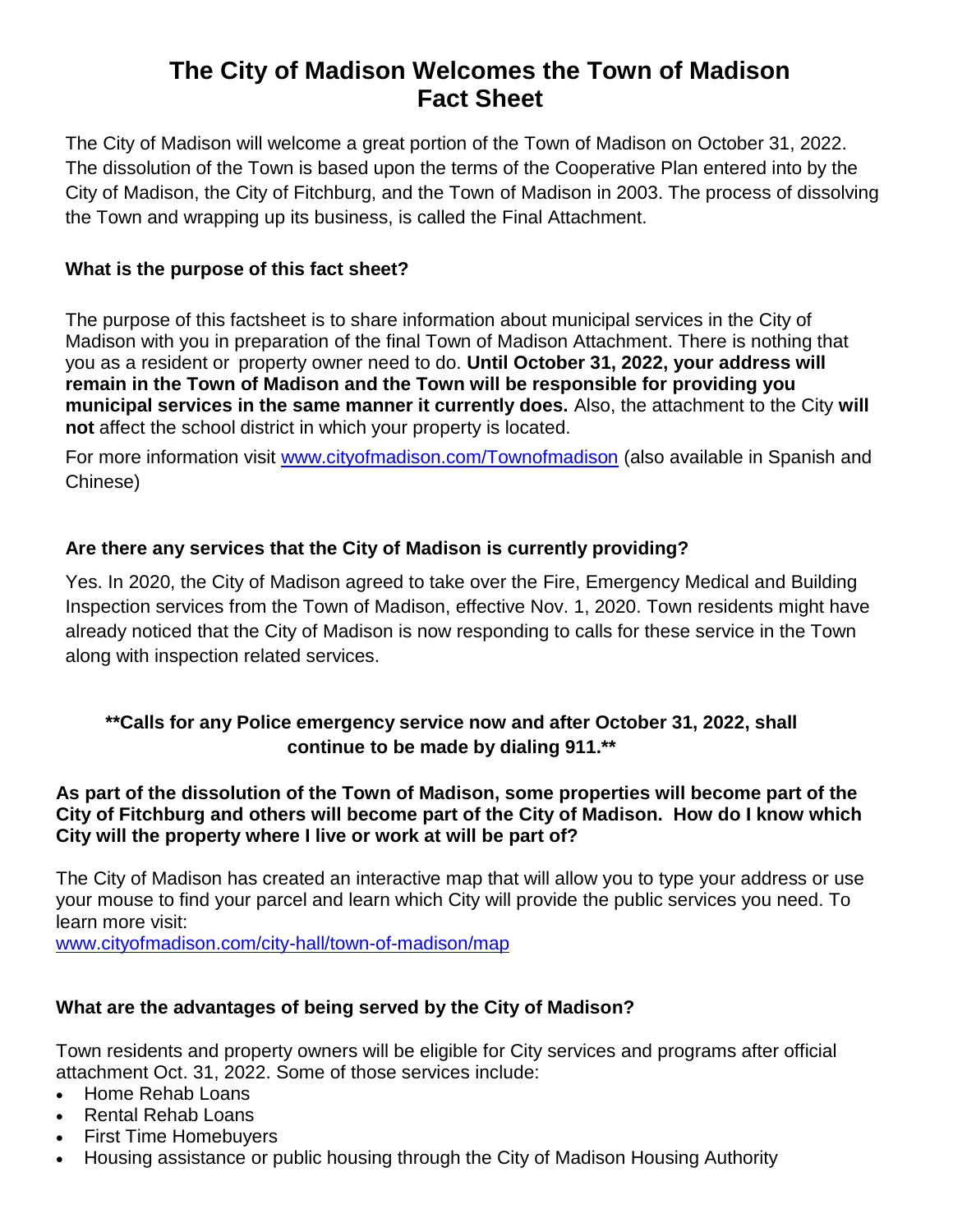- City of Madison Housing Resources
- Neighborhood Grants
- City Arts Grants
- It is anticipated that the application program for the **Child Care Assistance Program** will open in the Fall of 2022 and Town of Madison residents who are in sections of the Town that will be attached to the City of Madison will be eligible to apply at that time.
	- $\circ$  The City of Madison Child Care Assistance Program pays child care costs on a sliding fee scale for families who reside within the City of Madison, are ineligible for Wisconsin Shares Child Care Subsidy, and who meet the program eligibility requirements. The goal is to ensure high quality stable care for qualifying families with an emphasis on lowincome families and families with high need

For further information visit: [www.cityofmadison.com/townofmadison](http://www.cityofmadison.com/townofmadison)

## **What is an attachment?**

Many people are familiar with the term annexation, which describes the statutory process when a City or Village expands by adding territory from an adjoining Town. An attachment has the same result, but occurs not based upon statutory processes, but based upon processes determined by the municipalities involved through a Cooperative Plan. The end result is the same and the territory in question is brought into the City or Village, even if the process is different.

## **Why is the City of Madison attaching properties of the Town of Madison?**

Prior to 2003, the Town was the subject of numerous annexations of its territory by both the City of Madison and the City of Fitchburg, and there were multiple legal and political disputes among the municipalities about the future of the Town territory. Based upon the decades of disputes, the prospect of continued boundary disputes and protracted litigation, and an uncertain long-term future for the Town, the parties entered into the Cooperative Plan to determine the Town's future with certainty, end boundary disputes, and establish a basis for the intergovernmental cooperation between the parties during the nearly 20-year transition period while protecting the Town's tax base and continued operations during this period. At the end of the protected period, on October 31, 2022, the Town will cease to exist and will be absorbed into the two Cities.

## **How does this impact the Town of Madison residents, property owners, and business owners?**

Final attachment of the Town to the Cities will directly impact all Town residents, property owners and employees, and, to a lesser extent, the residents and property owners of the Cities. Town residents will be immediately eligible for City services and programs, and will vote in the November 2022 election in the Cities.

Town property owners will also be eligible for City programs, and will receive 2022 tax bills in December 2022 from the City of Madison.

## **How is refuse, large item and recycling pickup handled in the City?**

## **Trash & Recycling**

Before the final attachment, the City of Madison Streets Division will determine if trash and recycling service will be provided your property. If you receive curbside collection service from the Town and are attached to the City of Madison, you will likely receive collection service from the City of Madison's Streets Division. The first collection by the City of Madison will occur the week of October 31, 2022.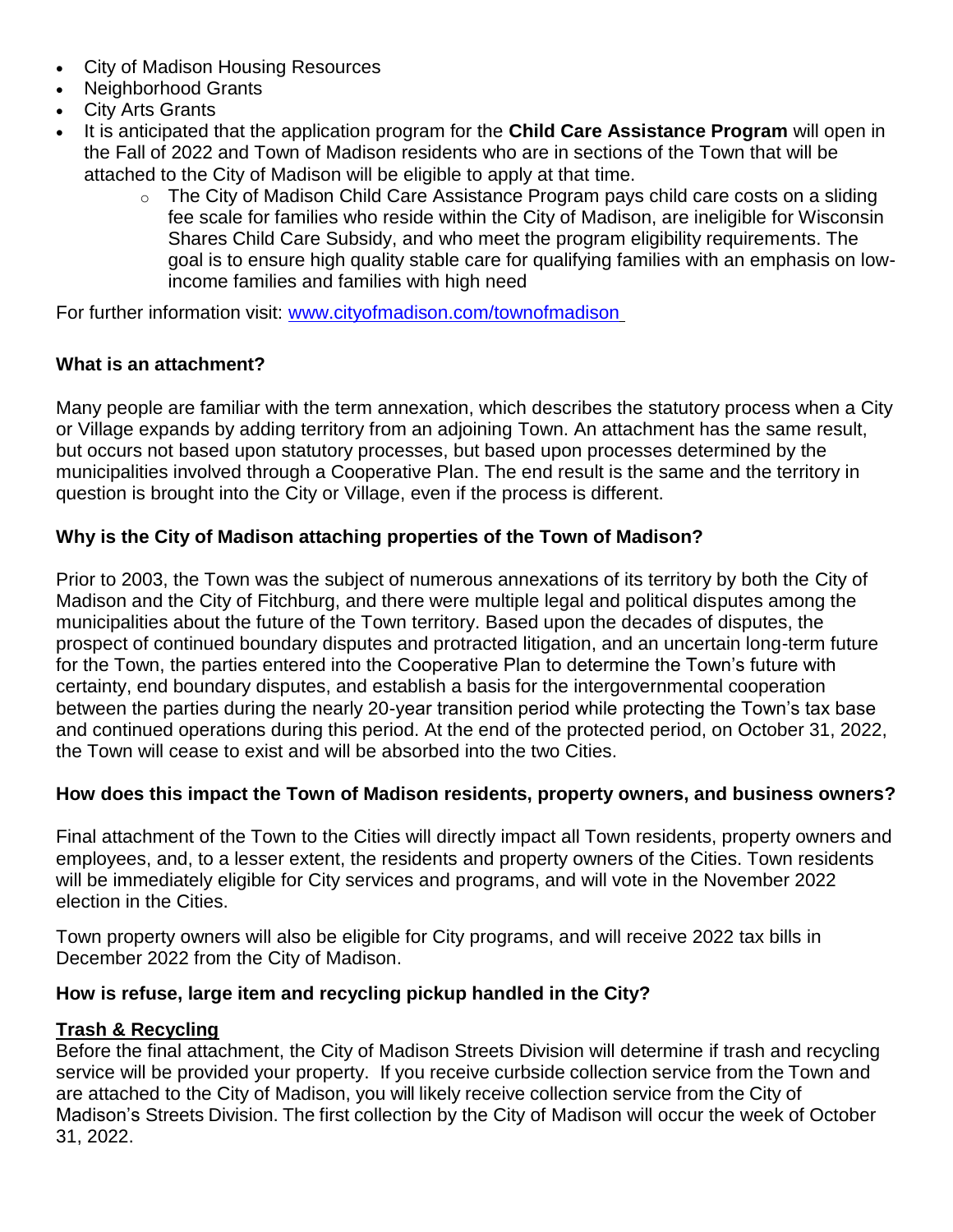Trash and recycling will be picked up the following dates:

- Residents in the Fordem Ave area  $=$  Tuesdays (recycling every other week)
- Example Residents in the Morland Rd area  $=$  Thursdays (recycling every other week)
- Residents in the rest of southside area  $=$  Mondays (recycling every other week)

Schedules <https://www.cityofmadison.com/streets/refuse/collectionlookup.cfm>

If service will be provided, you will receive one trash cart and one recycling cart from the Streets Division prior to the first collection. You will also receive a collection calendar that informs you when to set out the trash and recycling for pickup.

You will be expected to put the correct items into those carts. Learn what goes into each cart at the Streets Division's website [www.cityofmadison.com/streets](http://www.cityofmadison.com/streets)

In order to have your carts collected, they need to be out at the curb in the space between the sidewalk and the curb by 6:30am. Please avoid placing carts directly in the street.

#### **Large Item Collection**

Large items are items that are too big for your collection carts, like furniture or appliances. Large item pickup is only provided after you schedule collection in a public street. You will be eligible to schedule large item pickup on October 31, 2022. In order to schedule your pickup, go to [www.cityofmadison.com/LargeItemWorkOrder.](http://www.cityofmadison.com/LargeItemWorkOrder) You can also contact the Streets Division offices to help schedule the pickup. Some items do require additional fees.

You may contact the City's Streets Division at 608-266-4681 for Madison west of Park St. or 608- 246-4532 for Madison east of Park St. with questions about trash, recycling and large item pickup.

More information about all of the Streets Division services, including brush collection, yard waste collection, snowplowing, pothole repair, and urban forestry services by visiting [www.cityofmadison.com/streets](http://www.cityofmadison.com/streets) .

#### **Special Consideration: Private Roads**

The City of Madison Streets Division does not collect trash, large items, brush, recycling, and yard waste from private roads. The Streets Division does not provide snowplowing on private roads, either. If your home is on a private roadway, please contact the Streets Division offices to discuss the specific plan for your home. Call 608-266-4681 for Madison residences west of Park St. or 608- 246-4532 for Madison residences east of Park St.

#### **Will my children go to the same school?**

Yes. School district boundaries **are not** affected by your attachment into the City.

#### **Will my address change?**

City staff are determining which addresses within this attachment area will change to fit within the City's addressingframework. Address information will be provided to all properties in a subsequent mailing.

#### **Is my mailing city now Madison and does my ZIP code change?**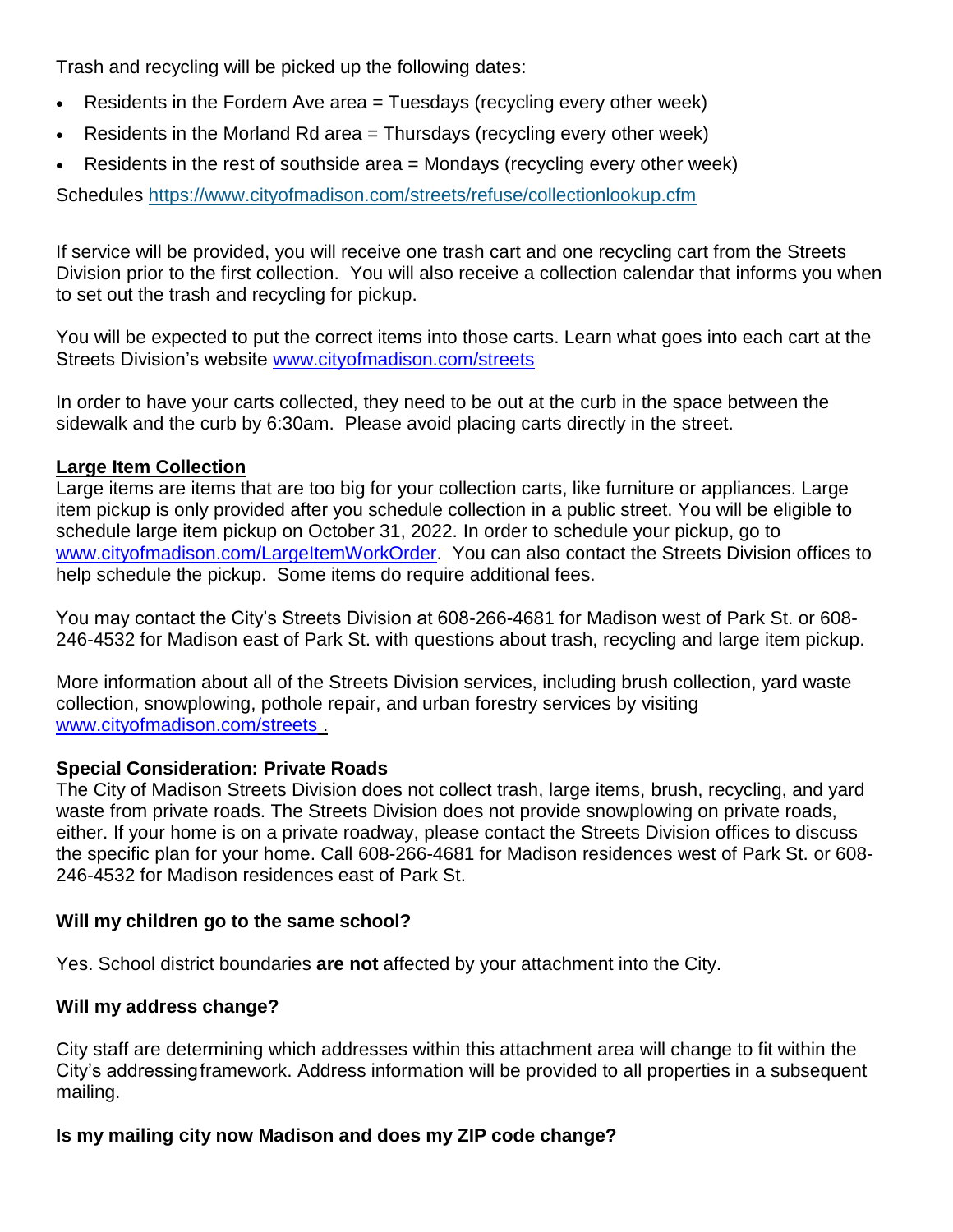Continue to use your existing postal city and zip code. Your mail will continue to go to the same post office.

## **Where will I vote?**

You can verify your registration, polling place, sample ballot and absentee ballot status at myvote.wi.gov/. Because the attachment happens close to the General Election, there will be more information posted on this website and shared closer to the date to make sure residents know what options they have.

## **November 2022 Election**

Your vote will be counted in the Town of Madison for all 2022 elections, except the November 2022 General Election. Votes cast in the November 2022 Election will be administered and counted in the City of Madison. There will be no need to re-register. The voter's registration will be transferred from the Town to the City as soon as ballots are printed for the November Election.

Additional information about voting can be found on the City of Madison Clerk's Office Website: [www.cityofmadison.com/clerk](http://www.cityofmadison.com/clerk)

## **Who will be my City representative?**

The City of Madison has a Mayor and 20 Alders that represent specific areas of the City. Aldermanic district boundaries will be reconfigured in 2021 through the redistricting process. In October 2022, Town areas will be added to adjacent aldermanic districts in the City, therefore determining your specific Alder.

#### **What police station do I call?**

You can find Madison Police Department's Districts at [www.cityofmadison.com/police/districts/](http://www.cityofmadison.com/police/districts/) **Continue to use 911 for all emergency police, fire and ambulance calls.**

## **Will I have any new bills, fees or taxes?**

- All properties in the City of Madison will begin receiving monthly municipal service bills, which are administeredby the Madison Water Utility. The bill may include some or all of these categories of charges: water, sanitary sewer, urban forestry, landfill remediation, public fire protection, and storm water. Additional information and a sample utility bill can be found here: [https://www.cityofmadison.com/engineering/sanitary-sewer/madison-municipal-services](https://www.cityofmadison.com/engineering/sanitary-sewer/madison-municipal-services-bill/utility-bill-explainer)[bill/utility-bill-explainer.](https://www.cityofmadison.com/engineering/sanitary-sewer/madison-municipal-services-bill/utility-bill-explainer) Storm Water Utility credits/adjustments may be available for lands over five acres that are actively farmed, for properties that do not discharge to the storm system, and for properties that have direct drainage discharges to waters of the state (eg. Wingra Creek, Lake Monona). All of these credits/adjustments are only available to you if you apply for the credit and are approved. Contact the CityEngineering Division at 608-266-4751 for additional information.
- All City of Madison residents owning a dog or cat that is 5 months of age or older must have their pet licensed. Any questions may be directed to the City Treasurer's Office at 608-266- 4771. <https://www.cityofmadison.com/finance/treasury/dog-cat-licenses>
- If you are the owner of the property, your real estate tax amount will be different, since you are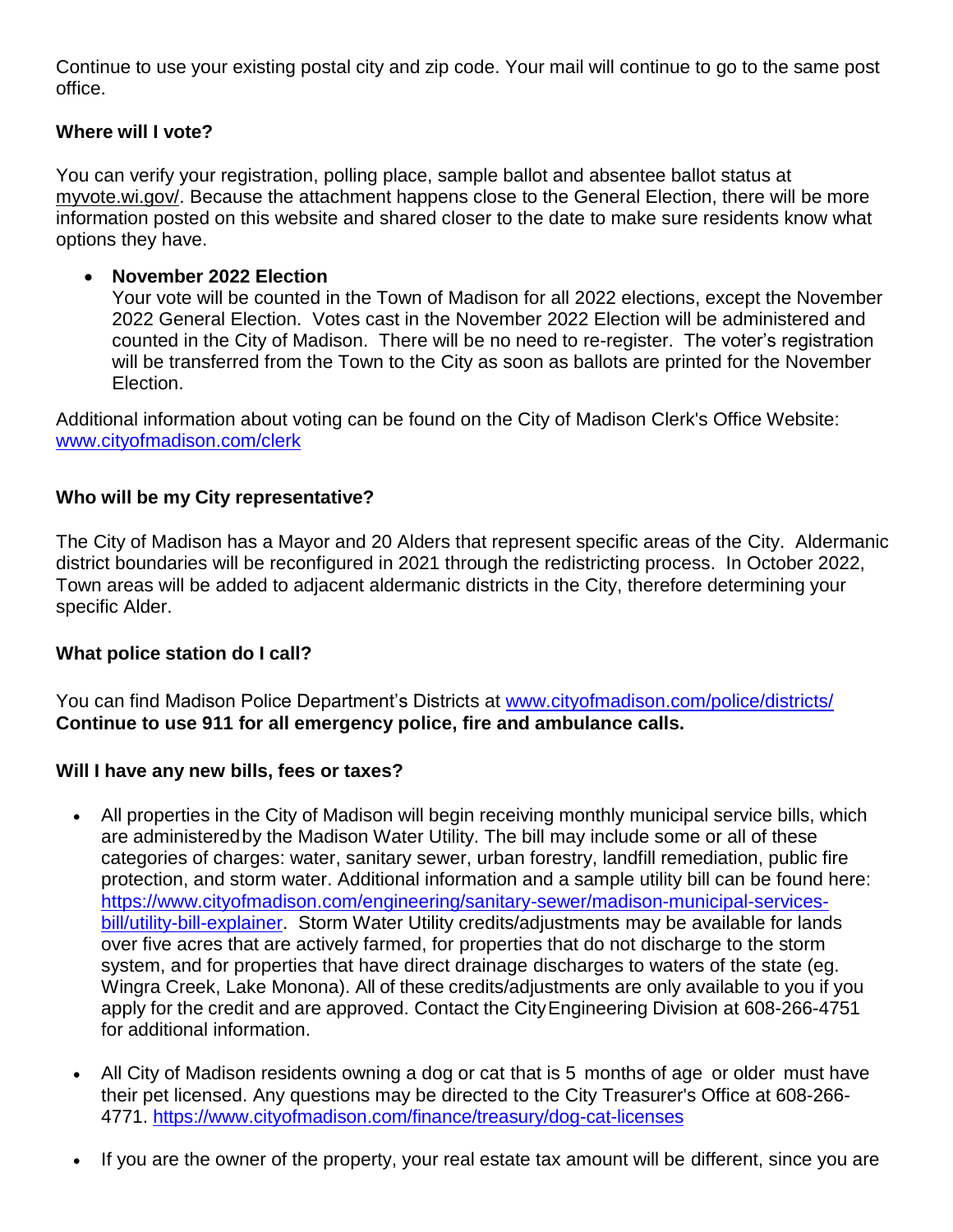in a different local municipality. Some services are billed separately and not placed on your real estate tax bill. Water, sanitary sewer, landfill remediation, public fire protection, urban forestry and stormwater utility billings are all included on the monthly utility bill rather than on the tax bill.

 In addition to Dane County's wheel tax, there is a \$40 City of Madison wheel tax that will be paid to the State of Wisconsin Division of Motor Vehicles at the time of vehicle registration or renewal following the final attachment.

## **As a property owner, will my property be reassessed?**

Your property will be assessed, along with all other property in the City, as of January 1 of the year following the final attachment. The City values all property at full market value every year. Annual assessment notices are typically mailed to property owners in April. For more information and resources, please visit the City Assessor webpage at <https://www.cityofmadison.com/assessor/>

## **Right now, my property is served by a well and/ or a septic tank. Will I have to tie on to the City water and sewer system?**

The City of Madison Water Utility has no current plans to extend sewer to properties not currently served. Once municipal water is available to your property you will be required to connect to the public water system. Until the water main is extended, your private well will continue to be the source of water for your home but must obtain a well operation permit from the Madison Water Utility.

The City of Madison Sewer Utility has no current plans to extend sewer to properties not currently served. Once municipal sewer is extended up to your property, property owners will be required to connect to the public sewer system and pay all applicable connection fees. Until such time as the City does extend sewer, your private septic system will continue to be the source of sanitary sewer service for your home. Your septic system must be kept in good standing with the Department of Public Health.

The City of Madison Water Utility will not be taking over the Lake Forest Water Cooperative when the Town of Madison attachment occurs in October of 2022. Members of the Lake Forest Co-op may continue to receive water from the Cooperative after the attachment and do not have to connect to the City's public water system at this time, because these parcels do not currently have access to a municipal water main.

If after connecting you are interested in keeping your private well for outdoor use only, you may do so after completing the permitting process. Contact the Madison Water Utility at 608-266-4654 for more information on obtaining a well operation permit or 608-266-4647 for information related to connecting to municipal water if available.

Learn more information on the Water Utility website: [https://www.cityofmadison.com/water/water](https://www.cityofmadison.com/water/water-quality/private-wells/faqs-attached-properties-municipal-water-requirements)[quality/private-wells/faqs-attached-properties-municipal-water-requirements](https://www.cityofmadison.com/water/water-quality/private-wells/faqs-attached-properties-municipal-water-requirements)

## **Will the attachment affect the zoning of my property?**

The Dane County zoning of your property will continue until final attachment. City staff are determining anappropriate City of Madison zoning classification for your property. This proposed zoning classification, which you can comment on, will be reviewed by the City's Plan Commission